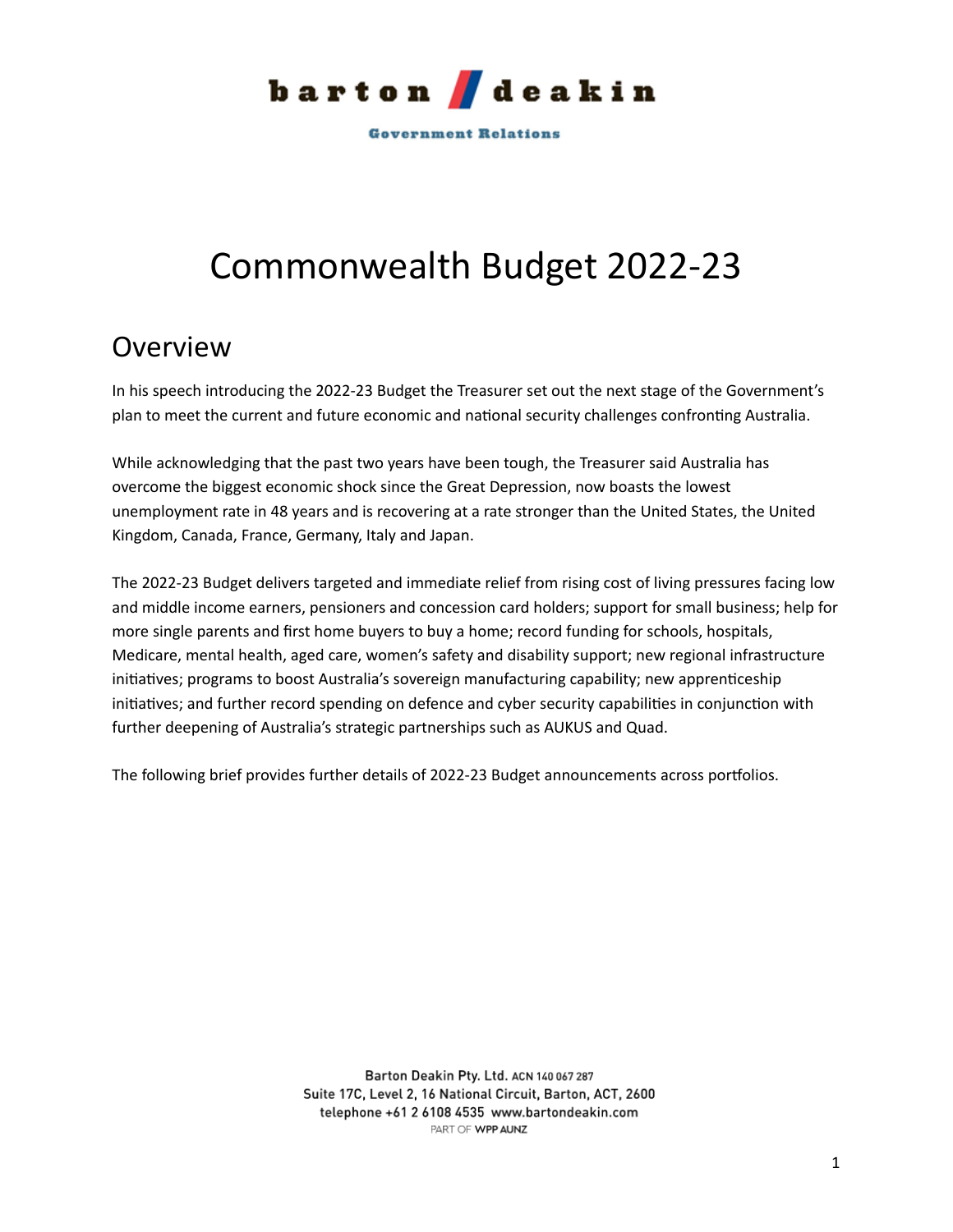# **2022-23 Federal Budget Snapshot**

*"Only the Coalition can responsibly manage the Budget and strengthen our nation's finances."*





## **Key Government Priorities**

## **Safer Australia**

**Women**

- \$3.45b in support for the NSW and Queensland floods
- \$343b in direct health and economic support for COVID-19
- At least \$38b to boost the Defence workforce by 18,500 personnel by 2040
- More than \$10b for future naval infrastructure
- \$3.5b for new M1A2 Abrams tanks and other armoured vehicles
- \$66.9m to protect against high risk terrorist offenders

## **Workforce**

- \$2.8b to support Australian apprenticeships
- \$1b of new investment in the Modern Manufacturing Strategy
- \$200m in a Regional Accelerator Stream of the Supply Chain Resilience Initiative
- \$1.3b towards ending all forms of violence against women and children
- \$330.6m to improve health outcomes for women and girls
- \$482.0m to help women advance their careers

## **Essentials**

- \$2.4b for new and amended listings on the PBS
- \$547m in mental health services
- \$468.3m in support for the aged care sector
- \$225.8m to improve educational outcomes of school students
- \$33.9b to over 500,000 Australians who have permanent and significant disability
- \$1b to marine science to build the Great Barrier Reef's resilience

## **Cost of Living**

- 10 million individuals will receive a one-off \$420 cost of living tax offset
- Excise on petrol and diesel cut from 44.2 cents per litre to 22.1 cents per litre
- \$84m to deploy microgrids and cut electricity costs
- \$22b in low emissions technologies to reduce emissions while growing the economy across Australia

## **Regions**

- \$17.9b to infrastructure projects
- \$2b for a Regional Accelerator Program
- \$7.1b in transformational infrastructure
- \$2b to the Northern Australia Infrastructure Facility
- \$7.4b for new and expanded dam projects that increase water security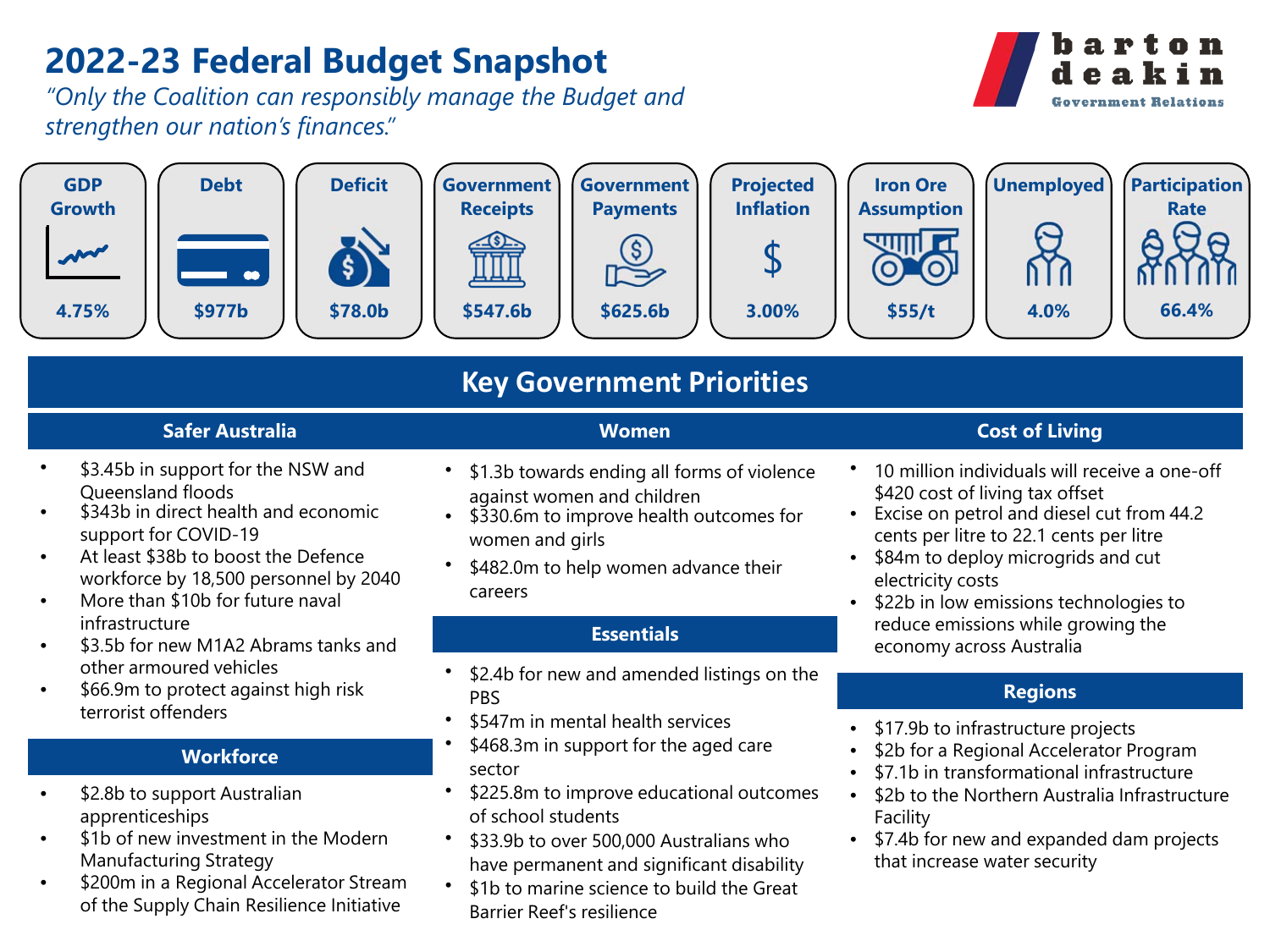

## Highlights

<span id="page-2-0"></span>

| Cost of living measures                                  | \$250 bonus scheme to assist SMSF retirees, pensioners, all<br>other welfare payment recipients<br>LMITO: up to \$420 for low and middle income workers<br>22c/L fuel excise cut for the next 6 months                                                                                                |
|----------------------------------------------------------|-------------------------------------------------------------------------------------------------------------------------------------------------------------------------------------------------------------------------------------------------------------------------------------------------------|
| <b>Health and Aged Care</b>                              | \$2.4 billion for new and amended listings on the PBS<br>$\bullet$<br>\$2.8 billion in mental health services<br>\$1 billion for continued distribution of the COVID-19 vaccine<br>\$468.3 million to further implement the Government's<br>$\bullet$<br>response into the Aged Care Royal Commission |
| Agriculture, Water and<br>Environment                    | \$100 million in farmer tax rebates<br>\$130 million to speed up environmental approvals                                                                                                                                                                                                              |
| Industry, Science,<br><b>Energy and Resources</b>        | \$446 million to increase energy security and maintain<br>$\bullet$<br>affordable and reliable power<br>\$250 million to extend the Modern Manufacturing Initiative<br>\$250 million for the Critical Minerals Accelerator Initiative                                                                 |
| <b>Social Services</b>                                   | Low and middle income earners up to \$120 000 get one off<br>payment of \$250<br>\$46.8 million in help for disadvantaged youth                                                                                                                                                                       |
| Education, Skills and<br>Employment                      | \$365 million wage subsidies to support 35,000 trainees find<br>work<br>\$46.8 million to deliver pre-employment programs for<br>disadvantaged youth                                                                                                                                                  |
| Infrastructure,<br>Transport, Arts and<br>Communications | \$5.4 billion over 12 years to build Hells Gate Dam (QLD)<br>\$400 million to upgrade the Inland Freight Network (QLD to<br>NSW)<br>\$678 million to seal the Outback Way (SA to QLD)<br>\$480 million NBN upgrade for rural areas<br>$\bullet$                                                       |
| <b>Defence and National</b><br>Security                  | \$10 billion for a new submarine base<br>$\bullet$<br>\$4.3 billion to upgrade the Henderson shipyard (WA)<br>$\bullet$<br>\$875 million for defence projects<br>$\bullet$<br>\$9.9b for REDSPICE program, to increase Australian cyber<br>security capabilities                                      |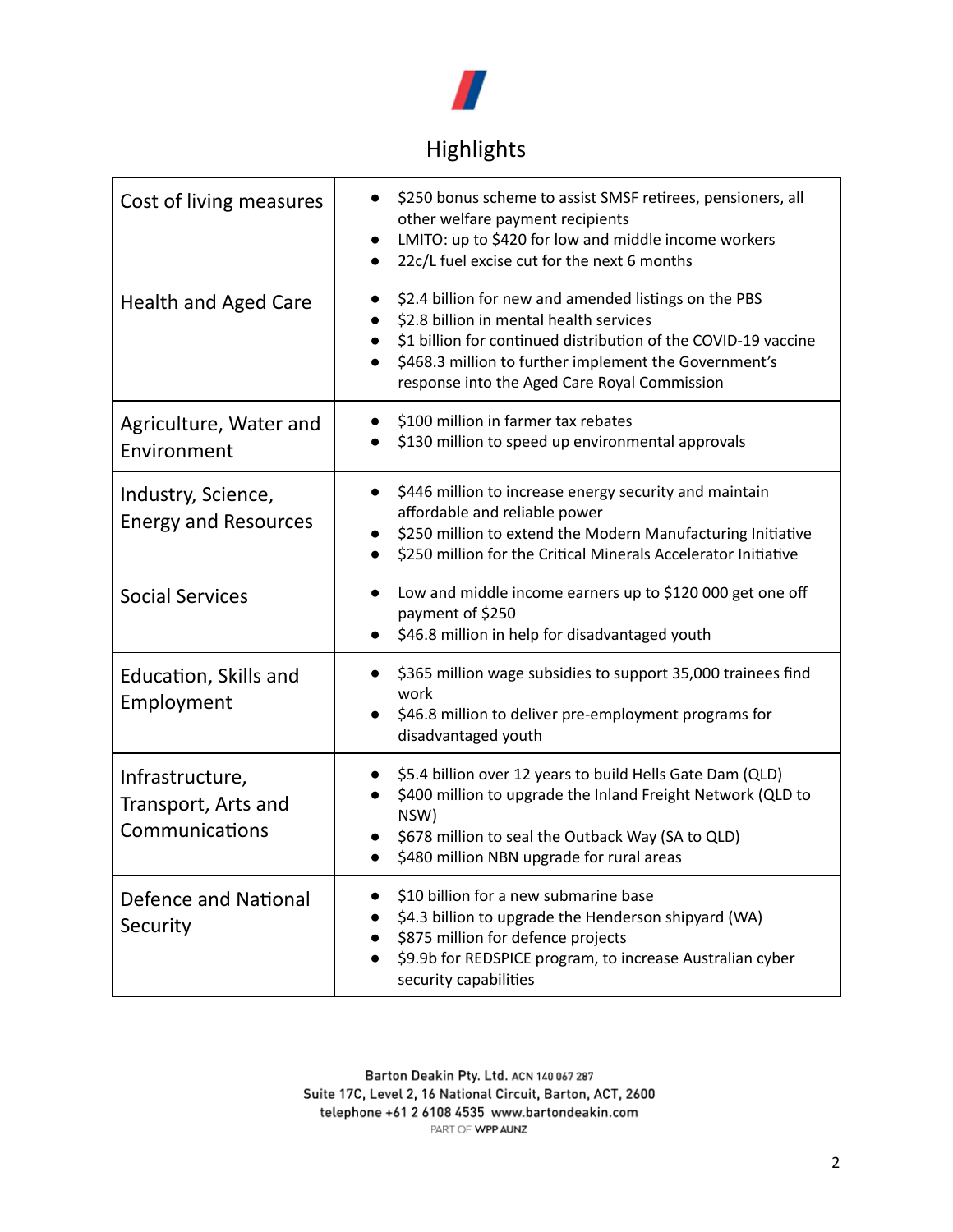

| <b>Overview</b>                                                    |                |
|--------------------------------------------------------------------|----------------|
| <b>Highlights</b>                                                  | 2              |
| <b>Portfolio Announcements</b>                                     | 4              |
| Finance and Treasury                                               | 4              |
| Health                                                             | 6              |
| <b>Aged Care</b>                                                   | $\overline{7}$ |
| Defence                                                            | $\overline{7}$ |
| Women's Safety and Economic Security                               | 7              |
| Employment                                                         | 9              |
| <b>Education and Training</b>                                      | 9              |
| Home Affairs                                                       | 10             |
| Foreign Affairs, Trade and Tourism                                 | 10             |
| <b>Social Services</b>                                             | 11             |
| Infrastructure, Transport, Regional Development and Communications | 12             |
| Industry, Science, Energy and Resources                            |                |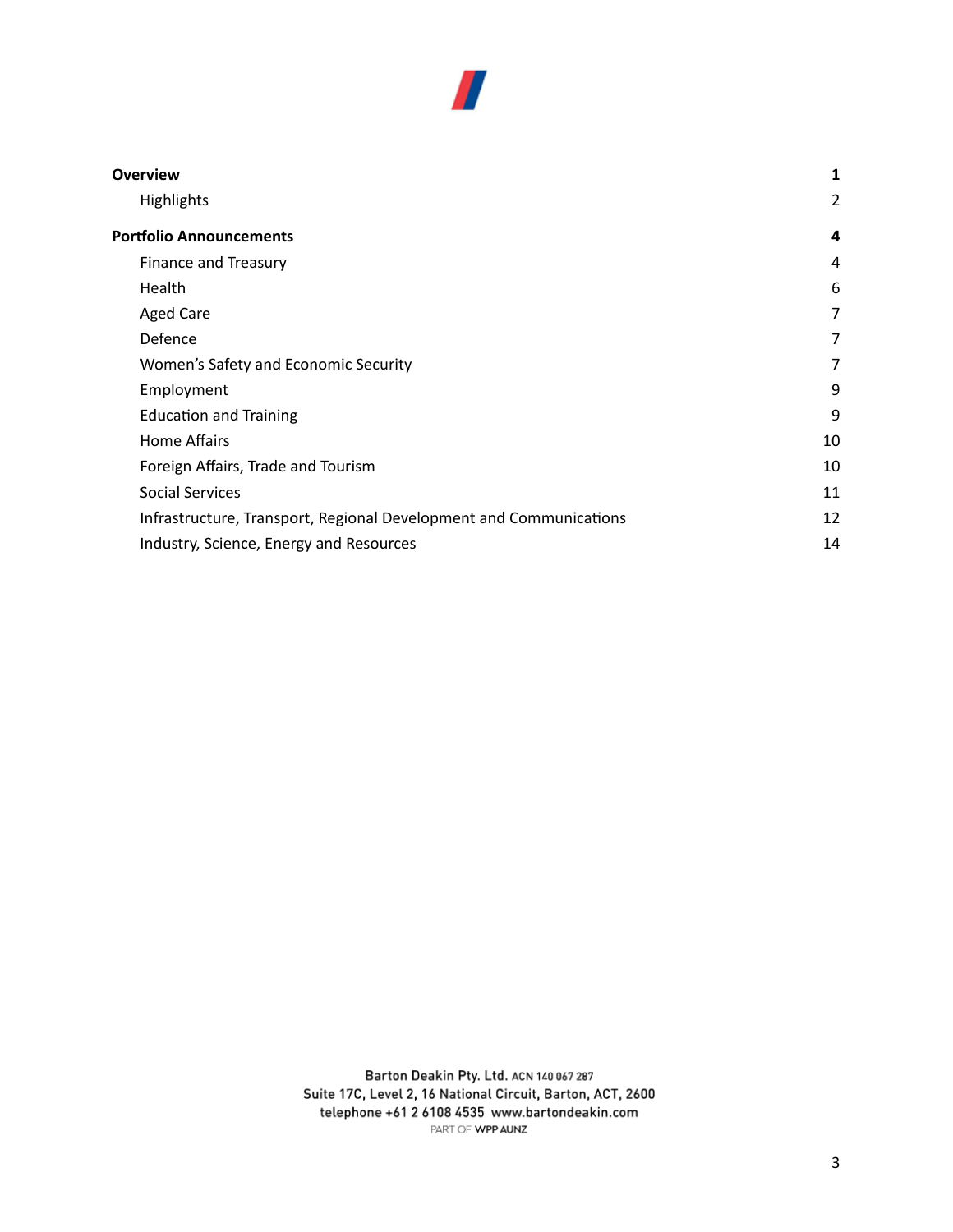

# Portfolio Announcements

## Finance and Treasury

<span id="page-4-1"></span><span id="page-4-0"></span>Find the portfolio statement [here](https://treasury.gov.au/sites/default/files/2022-03/tsy_pbs_2022-23.pdf) (Finance) and here (Treasury)

## **Fuel Excise**

- Rate of excise is currently 44.2 cents per litre, will be reduced to **22.1 cents per litre**
	- $\circ$  Effective from 12.01am on 30 March 2022, will remain in place for 6 months, ending at 11.59pm on 28 September 2022.

## **Cost of Living Tax Offset**

- Increase the Low and Middle Income Tax Offset (LMITO) to **\$420** for the 21-22 income year.
	- This increases maximum LMITO benefit to **\$1,500** for individuals and **\$3,000** for couples.

## **Employee Share Schemes**

- Where employers make larger offers in connection with employee share schemes in unlisted companies, participants can invest up to:
	- **\$30,000 per participant per year,** accruable for unexercised options for up to 5 years, plus 70% of dividends and cash bonuses; or
	- $\circ$  Any amount, if it would allow them to immediately take advantage of a planned sale or listing of the company to sell their purchased interests at a profit.

## **Modernisation of PAYG instalment systems**

- Companies may choose to have their PAYG instalments calculated based on current financial performance, extracted from business accounting software, with some tax adjustments.
	- This will support business cash flow by ensuring instalments reflect current performance.

## **Patent Boxes**

- Expand the patent box tax concession to agricultural sector innovations.
- $\bullet$  Expand the patent box tax concession to low emissions technology innovations.

## **Primary Producers – Tax Treatment and Carbon Credits**

● Proceeds from the sale of Australian Carbon Credit Units (ACCUs) and biodiversity certificates generated from on-farm activities will be allowed to be treated as primary production income for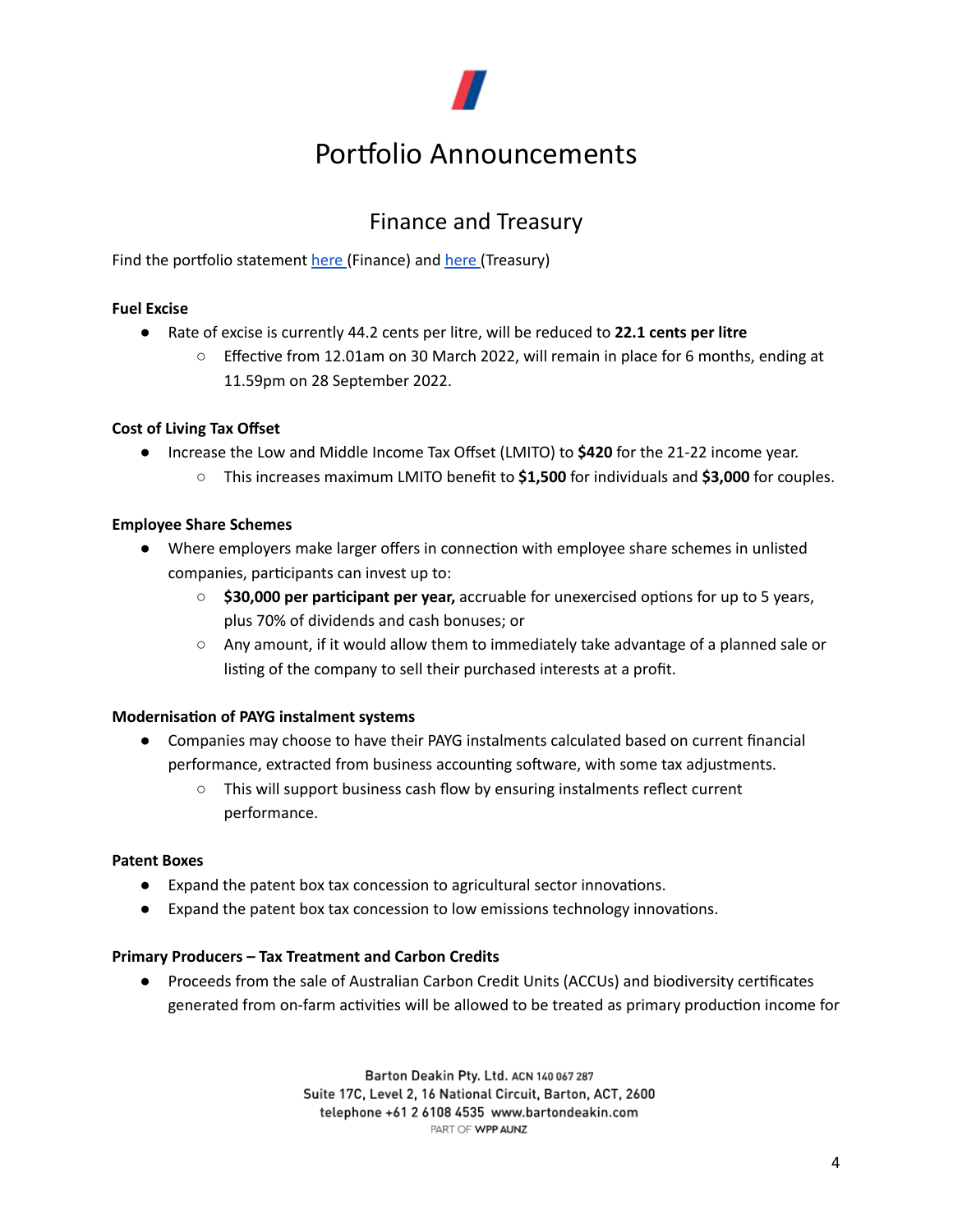

the purposes of the Farm Management Deposits (FMD) scheme and tax averaging from 1 July 2022.

## **Affordable Housing and Home Ownership**

- The number of guarantees under the Home Guarantee Scheme increased to **50,000 per year** for 3 years from 22-23, comprising:
	- 35,000 guarantees per year ongoing for the First Home Guarantee.
	- 5,000 places per year to 30 June 2025 for the Family Home Guarantee.
	- $\circ$  10,000 places per year to 30 June 2025 for a new Regional Home Guarantee that will support eligible citizens and permanent residents who have not owned a home for 5 years to purchase a new home in a regional location with a minimum 5% deposit.

## **COVID-19 Economic Support**

● **\$52.9 million** in 21-22 to extend COVID-19 Business Support Payments and access to the Pandemic Leave Disaster Payment.

## **Single Touch Payroll Data**

● **\$6.6 million** for the development of IT infrastructure required to allow ATO to share single touch payroll data with State and Territory Revenue Offices.

## **Flood Package**

- **\$240.5 million** for 2 additional payments of the Australian Government Disaster Recovery Payment to residents in catastrophically impacted areas.
- **\$150 million** from Emergency Response Fund to be shared between NSW and Queensland to fund recovery and post-disaster resilience measures in areas that experienced significant damage to infrastructure.
- **\$150 million** from Emergency Response Fund to fund recovery and post-disaster resilience measures in the Northern Rivers region of NSW.
- **\$31.2 million** to meet increased demand and support for the mental health of residents in flood affected areas.
- **\$25 million** to increase the Community Child Care Fund.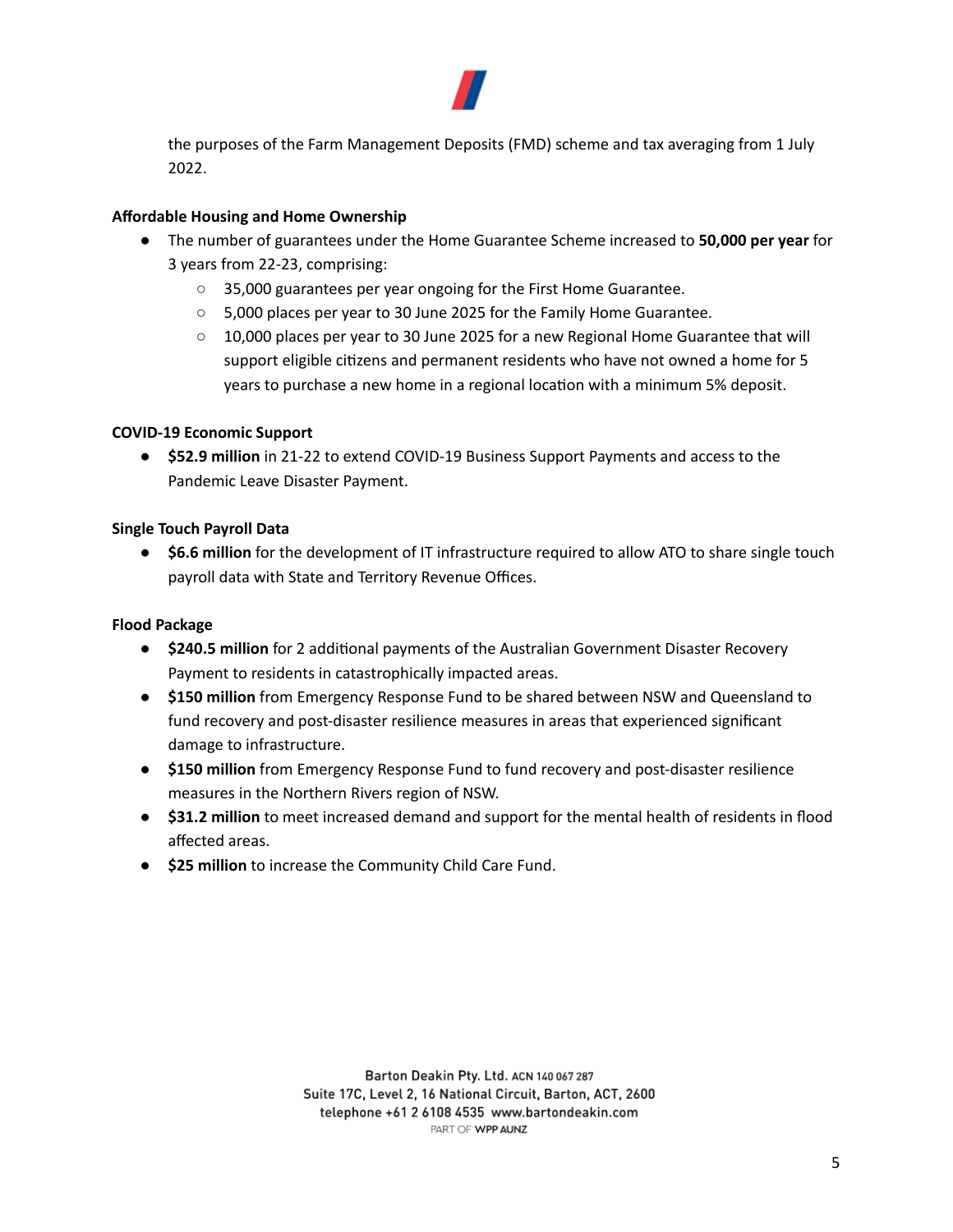## Health

<span id="page-6-0"></span>Find the portfolio statement [here](https://www.health.gov.au/sites/default/files/documents/2022/03/budget-2022-23-portfolio-budget-statements-portfolio-budget-statements_0.pdf).

## **Pharmaceutical Benefits Scheme (PBS)**

- **\$2.4 billion** for new and amended listings on the PBS, including \$475 million for cystic fibrosis treatments.
- **\$525.3 million** to reduce the PBS Safety Net thresholds.

## **Mental Health**

- \$2.8 **billion** in mental health services, including initiatives in the regions, youth funding through headspace and improved access to multidisciplinary support.
- **\$52.3 million** for Lifeline to provide mental health support.

## **Medicare and COVID-19**

● **\$892.1 million** to support access to health care.

## **Hospitals and COVID-19**

● \$984.0 million to extend activities under the National Partnership on COVID-19 Response.

## **COVID-19 vaccines and treatments**

- **\$1.0 billion** to increase COVID-19 booster uptake.
- As part of the **\$1.5 billion** Modern Manufacturing Program, agreement has been reached with Moderna to establish an mRNA manufacturing facility in Victoria.

## **Cancer**

● **\$423.7 million** to support specialist facilies including a Cancer Centre in Perth.

## **Rural Health**

● **\$224.4 million** to improve access to health services in rural Australia, including extra funding for medical students to study in rural areas and support to RFDS, CareFlight and Little Wings to boost capacity.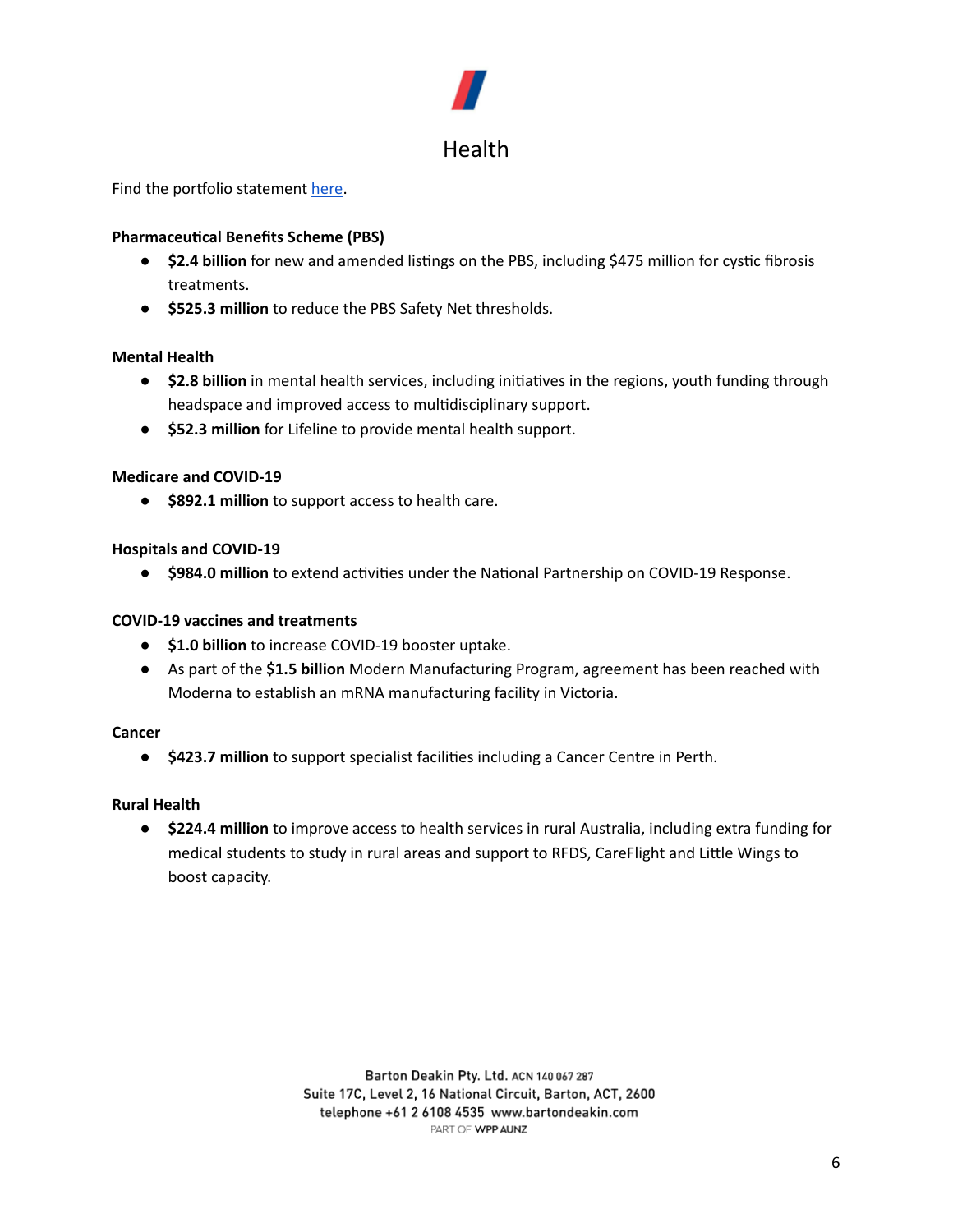

## <span id="page-7-0"></span>**Royal Commission into Aged Care Quality and Safety measures**

● **\$468.3 million** to further implement the Government's response into the Royal Commission, including home care, quality and safety, boosting the workforce and governance.

#### **Aged Care Covid-19 Response**

<span id="page-7-1"></span>● **\$458.1 million** to support the aged care sector with managing the impacts of COVID-19.

## Defence

Find the portfolio statement [here](https://www.defence.gov.au/sites/default/files/2022-03/2022-23_Defence_PBS_00_Complete_0.pdf).

#### **Assistance to Ukraine**

- **\$156.6 million** in for initial assistance to Ukraine, including:
	- \$91.1 million for lethal and non-lethal military material.
	- \$65 million in humanitarian assistance.

#### **Expanded Cyber and Intelligence Capability**

● **\$9.9 billion** to the Australian Signals Directorate to enhance Australia's cyber security capabilities.

## **Operation Flood Assist**

● **\$126.4 million** for ADF deployments to support the Queensland and NSW Governments with search and rescue, clean up, and recovery.

#### **Large Vessel Infrastructure**

**\$4.3 billion** for a large-vessel dry-berth in Perth. (Barton Deakin's brief on this announcement can be found [here\)](https://bartondeakin.com/briefs/barton-deakin-brief-henderson-shipyard/).

#### **Defence Industry Support**

<span id="page-7-2"></span>● **\$151.6 million** to continue existing defence industry support programmes.

## Women's Safety and Economic Security

#### **Women's Economic Security Package**

● **\$346.1 million** to improve economic security for women by enhancing the Paid Parental Leave scheme by rolling Dad and Partner Pay into Parental Leave Pay to create a single scheme of up to 20 weeks, **fully flexible and shareable** for eligible working parents as they see fit.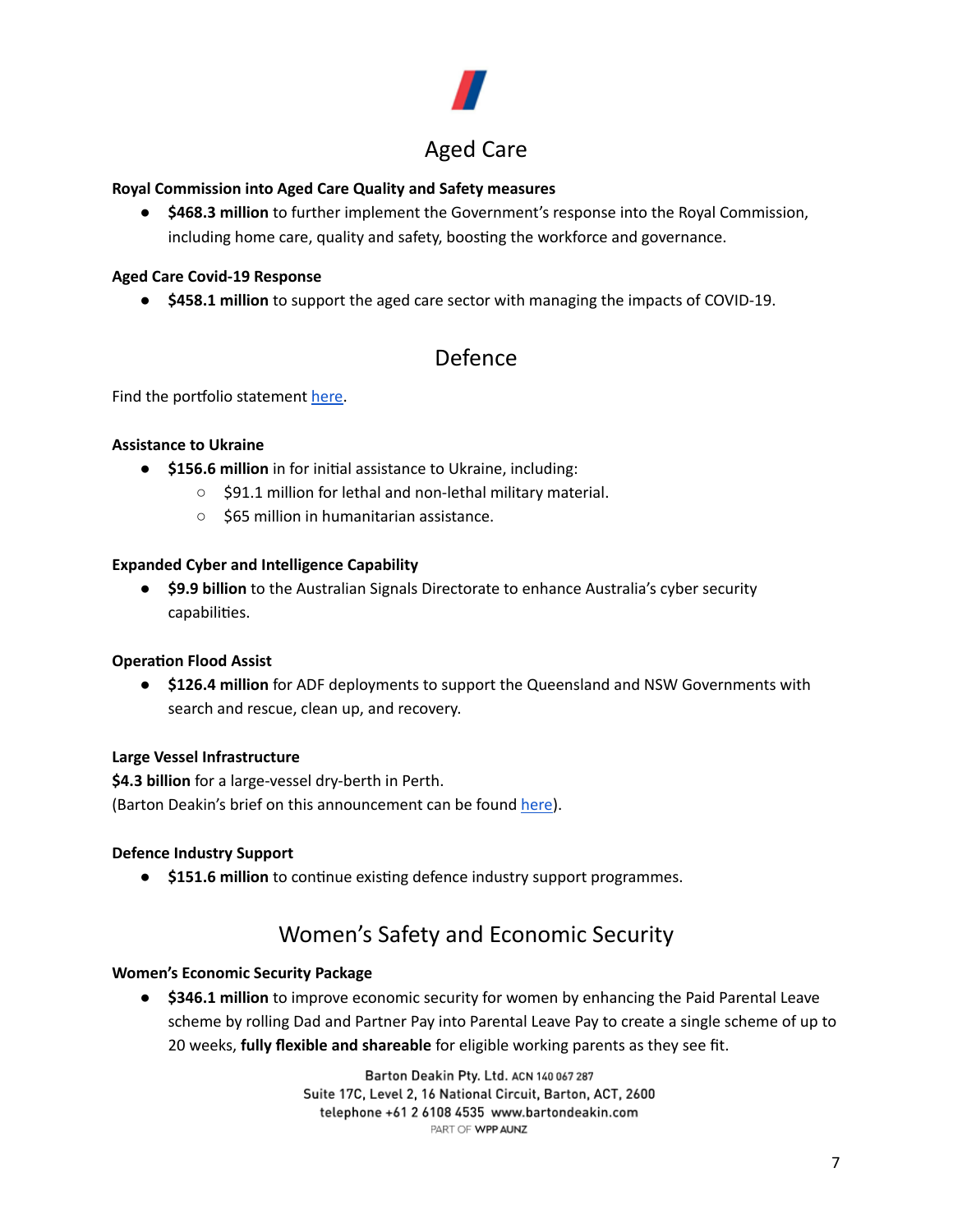

## **Women's Safety Package**

- **•** \$1.3 billion to reduce all forms of family, domestic and sexual violence (FDSV) against women and children.
- Initiatives include:
	- **\$480.1 million** for programs to support women and their children who are experiencing FDSV.
	- **\$328.2 million** to extend and establish programs aimed at the early intervention and prevention of FDSV.
	- **\$290.9 million** to extend and expand programs that support the recovery of FDSV victim survivors.
	- \$222.6 million to strengthen initiatives to prevent gendered violence.

## **Women's Leadership Package**

- **\$106.9 million** comprising:
	- \$38.6 million to provide additional support for women who commence in trade occupations that are higher paying
	- **\$18.5 million** to implement the recommendations of the review of gender equality, support state and territory governments to provide gender equity reporting and establish the Excellence in Workplace Gender Equity Awards.
	- \$10.3 million to promote leadership, safety and employment opportunities for women in sport.
	- \$9.4 million to bring women into board positions and fund the Future Women's Jobs Academy.
	- \$4.7 million to improve women's participation and encourage women to consider a career in Australian manufacturing.

## **Women's Health Package**

- **•** \$163.3 million to improve women's health and further support the implementation of the National Women's Health Strategy 2020-2030 (the Strategy).
- Funding includes:
	- **S39.8 million** for the McGrath Foundation to continue the Breast Care Nurses Program.
	- **\$25.5 million** to list new imaging technology on the Medicare Benefits Schedule for Endometriosis.
	- **\$16.4 million** to establish endometriosis and pelvic pain general practice clinics in existing primary care settings in each state and territory.
	- **\$11.2 million** to increase stillbirth autopsies by creating dedicated Perinatal Pathologist positions in each state and territory.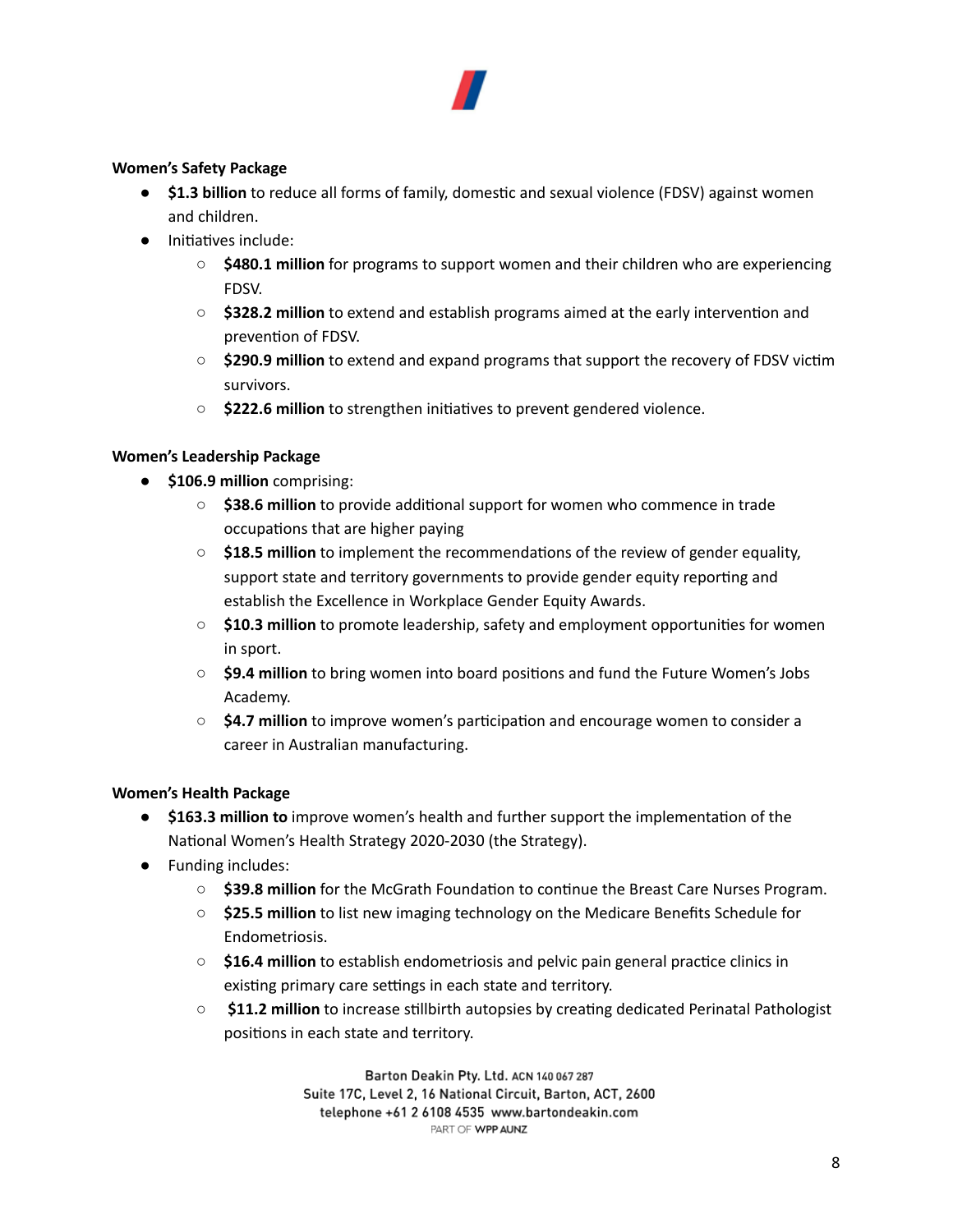

## <span id="page-9-0"></span>Find the portfolio statement [here](https://www.dese.gov.au/download/13616/portfolio-budget-statements-2022-23/26767/portfolio-budget-statements-2022-23/pdf/en).

## **Workforce Participation**

- **\$153.5 million** to address workforce shortages, support job seekers to find employment and make it easier for vulnerable Australians to participate in the workforce.
- Funding comprises:
	- \$52.8 million deliver the new ReBoot initiative and support Workforce Australia to support up to 5,000 disadvantaged young Australians to develop employability skills.
	- **\$49.5 million** to provide additional 15,000 low and fee-free training places in aged care courses under the JobTrainer fund.
	- **\$44.6 million** to support businesses who employ mature aged Disability Employment Services program participants through the Restart Wage subsidy.

## **Education and Training**

<span id="page-9-1"></span>Find the portfolio statement [here](https://www.dese.gov.au/download/13616/portfolio-budget-statements-2022-23/26767/portfolio-budget-statements-2022-23/pdf/en).

#### **University Research Commercialisation**

- \$998.2 million to drive university-industry collaboration, workforce mobility and research translation and commercialisation.
- This comprises:
	- **\$505.2 million** to establish Australia's Economic Accelerator (AEA) to support university research projects from proof-of-concept and proof-of-scale through to commercialisation.
	- **\$295.2 million** to establish new research training pathways for students and researchers creating opportunities to work with industry.
	- \$150 million to expand CSIRO Innovation Fund.

## **Skills Development**

- **\$1.3 billion** to support employers to engage and retain new apprentices, and reform the Australian Apprenticeship system to sustain a skilled and responsive workforce.
- Funding comprises::
	- **O** \$950.4 million for a new Australian Apprenticeships Incentive System providing support in priority occupations.
- **\$3.7 billion** to increase investment in skills development and address critical skills needs. Funding includes: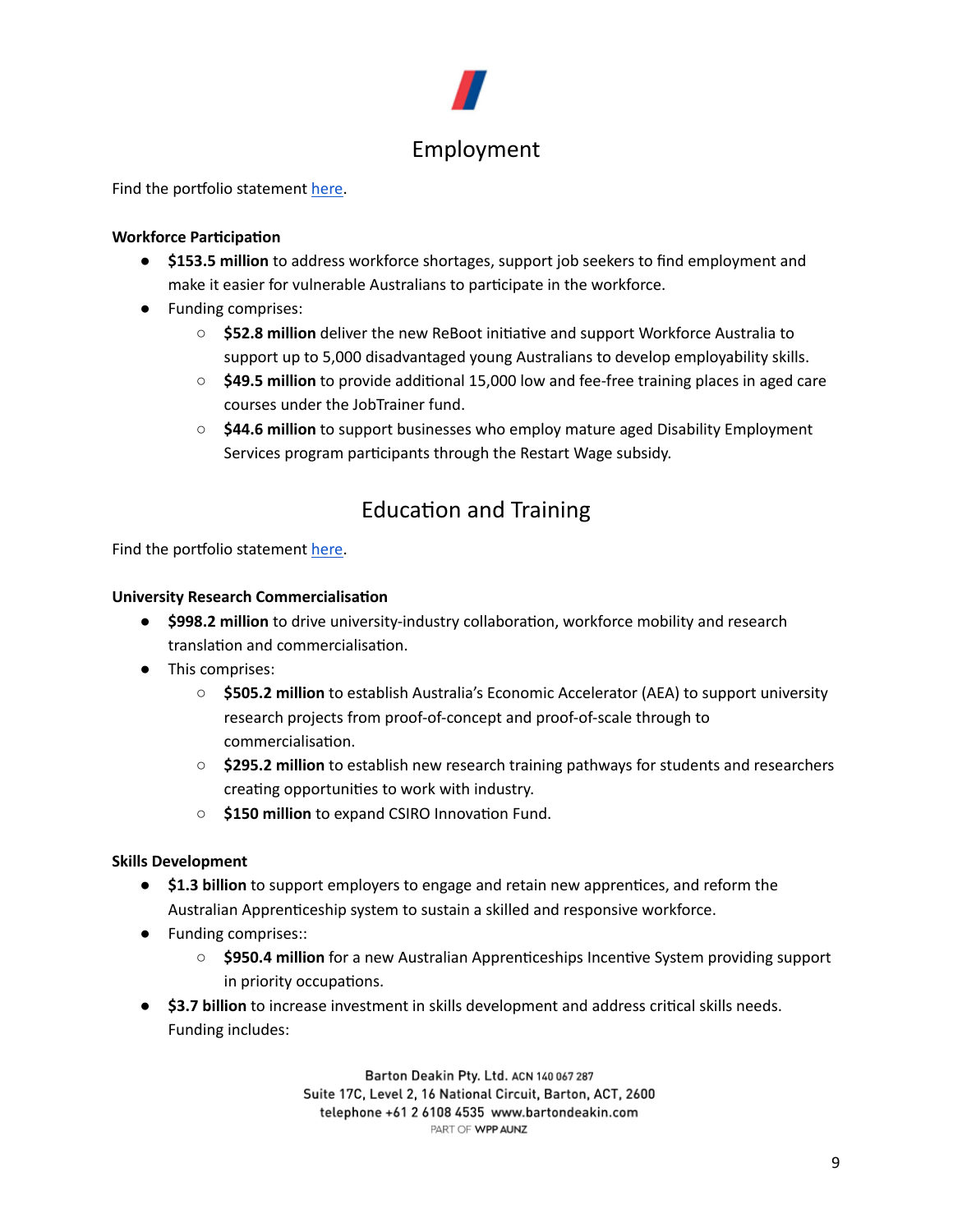# Home Affairs

## <span id="page-10-0"></span>Find the portfolio statement [here](https://www.homeaffairs.gov.au/reports-and-pubs/budgets/2022-23-home-affairs-pbs-full.pdf).

## **Humanitarian Programme**

- Maintain *Humanitarian Program* at 13,750 places in 22-23 and over forward estimates.
- \$665.9 million for an additional 16,500 humanitarian places for Afghan nationals.

## **Arrangements for Managing Terrorist Offenders and Countering Violent Extremism**

- **\$148.4 milllion** to prevent terrorism and counter violent extremism.
- Funding includes:
	- **\$66.9 million** to to protect the community from threats posed by convicted high-risk terrorist offenders.
	- \$19.8 million for a National Convicted Terrorist Offender Register.
	- **\$24.5 million** for a *Living Safe Together* program.

## **Transnational and Serious Organised Crime**

<span id="page-10-1"></span>● **\$287.2 million** to counter transnational, serious, and organised crime.

## Foreign Affairs, Trade and Tourism

Find the portfolio statement [here](https://www.dfat.gov.au/sites/default/files/pbs-2022-23-foreign-affairs-and-trade-portfolio-budget-statements-2022-23.pdf).

## **Australian Export and Trade Support**

- **\$267.1 million** to modernise and improve Australia's trade system and support Australian exporters.
- Funding comprises:
	- **\$127.4 million** to expand digital services to *Take Farmers* to *Market* initiative.
	- **\$80 million** to support small and medium export businesses through the *Export Market Development Grants Program.*

## **Comprehensive Strategic Partnership with India**

● **\$245.5 million** to support the Comprehensive Strategic Partnership.

## **Tourism Support**

- **\$146.5 million** to support the recovery of the tourism sector.
- Funding includes:
	- **\$76.7 million** to extend the COVID-19 *Consumer Travel Support Program.*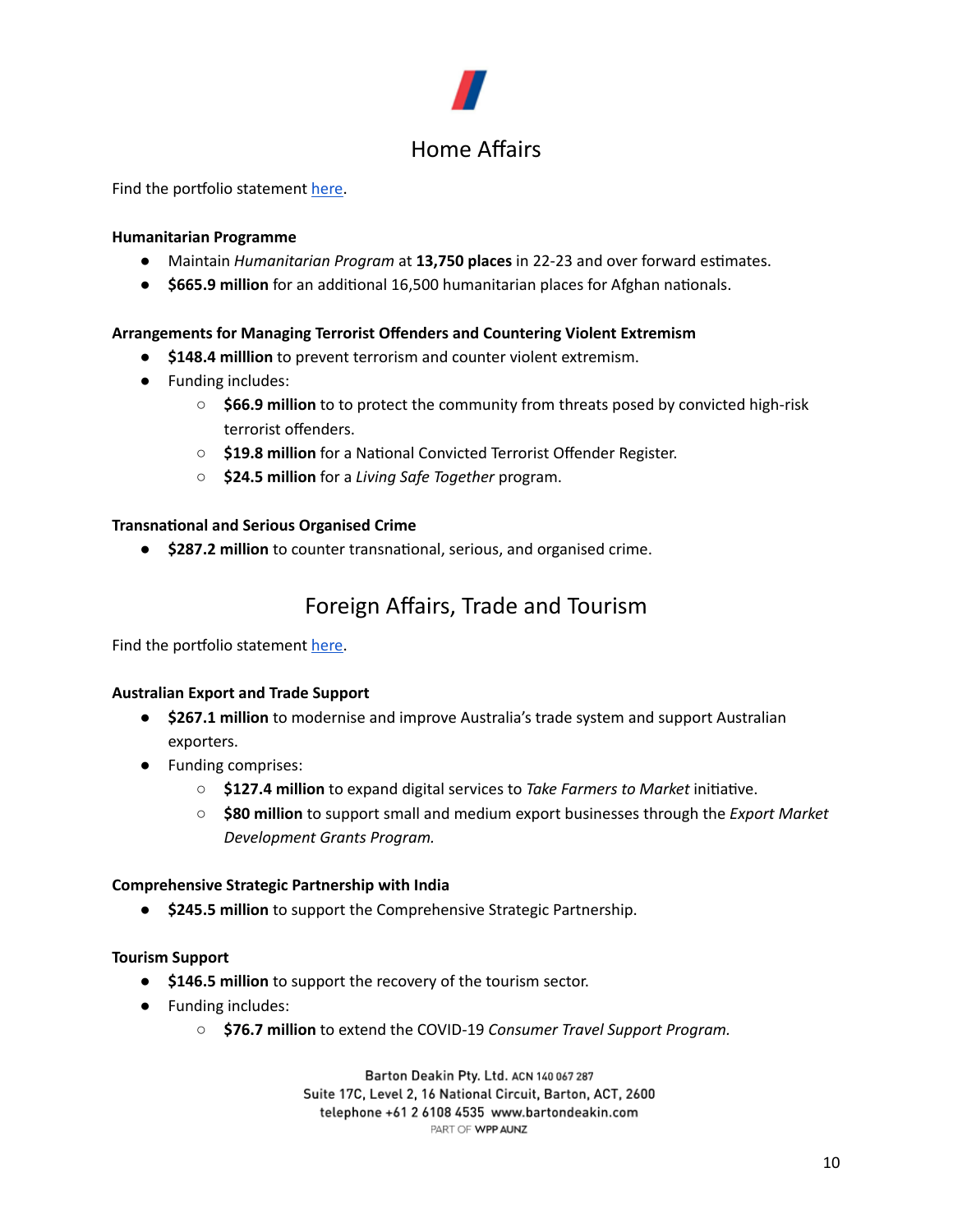

○ **\$63 million** for targeted tourism marketing initiatives.

## Social Services

<span id="page-11-0"></span>Find the portfolio statement [here](https://www.dss.gov.au/publications-articles-corporate-publications-budget-and-additional-estimates-statements/budget-2022-23).

## **Financial Counselling Sector**

● **\$10.5 million** to develop a voluntary industry funding model to meet the shortfall in general financial counselling services.

## **Cost of Living Payment**

● **\$1.5 billion** to provide a \$350 economic support payment to help eligible recipients.

## **Strong and Resilient Communies Grants**

● **\$45.1 million** to expand the *Strong and Resilient Communies* grant program.

## Agriculture, Water and Environment

Find the portfolio statement [here](https://www.awe.gov.au/sites/default/files/documents/pbs-2022-23-dawe.pdf).

## **Agriculture 2030**

- **\$135.6 million** to strengthen biosecurity arrangements.
- Funding includes:
	- **\$61.6 million** to improve biosecurity capabilities, infrastructure and risk management activities across Northern Australia.
	- **\$20.1 million** to strengthen on-farm biosecurity by supporting the adoption of livestock traceability reforms.
	- **\$20.0 million** to work with states and territories to reduce the impact of pests and weeds on agricultural production, native wildlife, the environment, and the community.
	- **\$15.4 million** to extend the Supporting Agriculture Shows and Field Days program and support Agricultural Shows societies to upgrade, repair and maintain facilities that support regional agricultural shows.

**Streamlining Environmental Protections and Modernising Indigenous Cultural Heritage Protections** 

- **\$139.6 million** to modernise cultural Indigenous heritage protections, including:
	- **\$62.3 million** to establish and administer up to 10 bioregional plans.
	- **\$27.9 million** to ensure timely environmental assessments and approvals.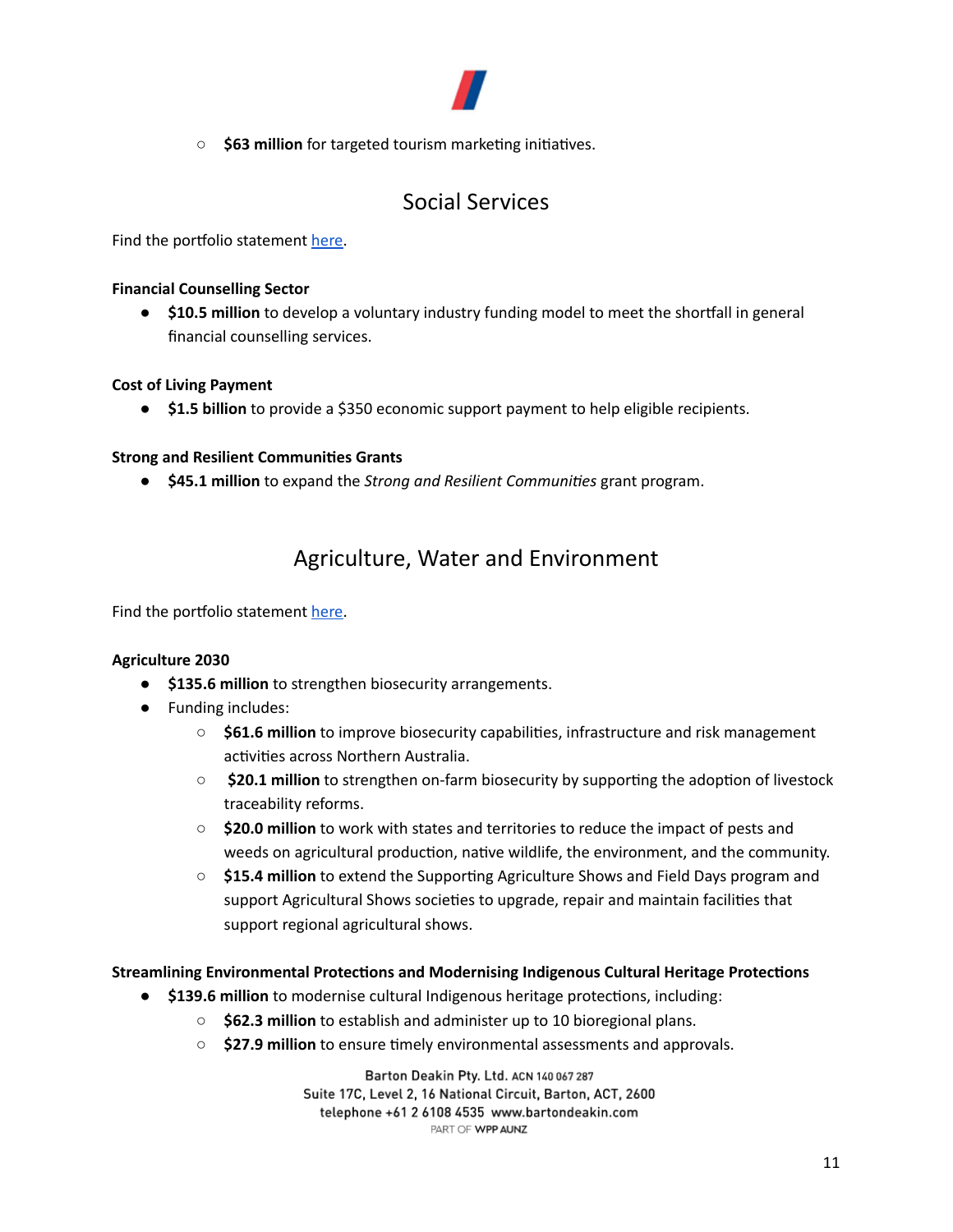

## **Future Proofing Australia's Unique Landscapes, Animals and Plants**

**• \$100.0 million** for the Environment Restoration Fund to support community-driven action to protect and restore the environment.

## **Antarctica**

Read Barton Deakin's Brief on Australian Investment in Antarctica [here.](https://bartondeakin.com/briefs/barton-deakin-brief-investment-in-australian-antarctica/)

● \$839.9 million to strengthen Australia's and presence in Antarctica.

## **Great Barrier Reef**

- **\$1.0 billion** for the protection of the Great Barrier Reef, including:
	- **\$579.9 million** to improve the water quality of the Reef.
	- \$252.9 million to improve the sustainable management and protection of reef ecosystems.

## **Future Drought Fund**

● **\$84.5 million** to improve drought readiness.

## **Murray-Darling Basin**

- **\$139.9 million** to enhance Murray-Darling Basin sustainability, including:
	- **\$97.0 million** for community-driven infrastructure projects.
	- **\$35.1 million** to better deliver environmental water.

## **Circular Waste Economy**

● **\$83.1 million** to support the transformation of Australia's waste and recycling sector.

## <span id="page-12-0"></span>Infrastructure, Transport, Regional Development and Communications

Find the portfolio statement [here](https://www.infrastructure.gov.au/about-us/corporate-reporting/budgets/budget-2022-23)

## **Energy Security and Regional Development Plan**

- **\$7.1 billion** for four key regional hubs across Australia:
	- NT: support for manufacturing, onshore processing of minerals and strengthen its position as an industrial and renewable energy hub.
	- North and Central QLD: invest in water infrastructure and supply chain projects.
	- Pilbara, WA: infrastructure support for mining, mineral processing, manufacturing and the hydrogen industry.
	- Hunter, NSW: transport infrastructure projects to improve supply chains.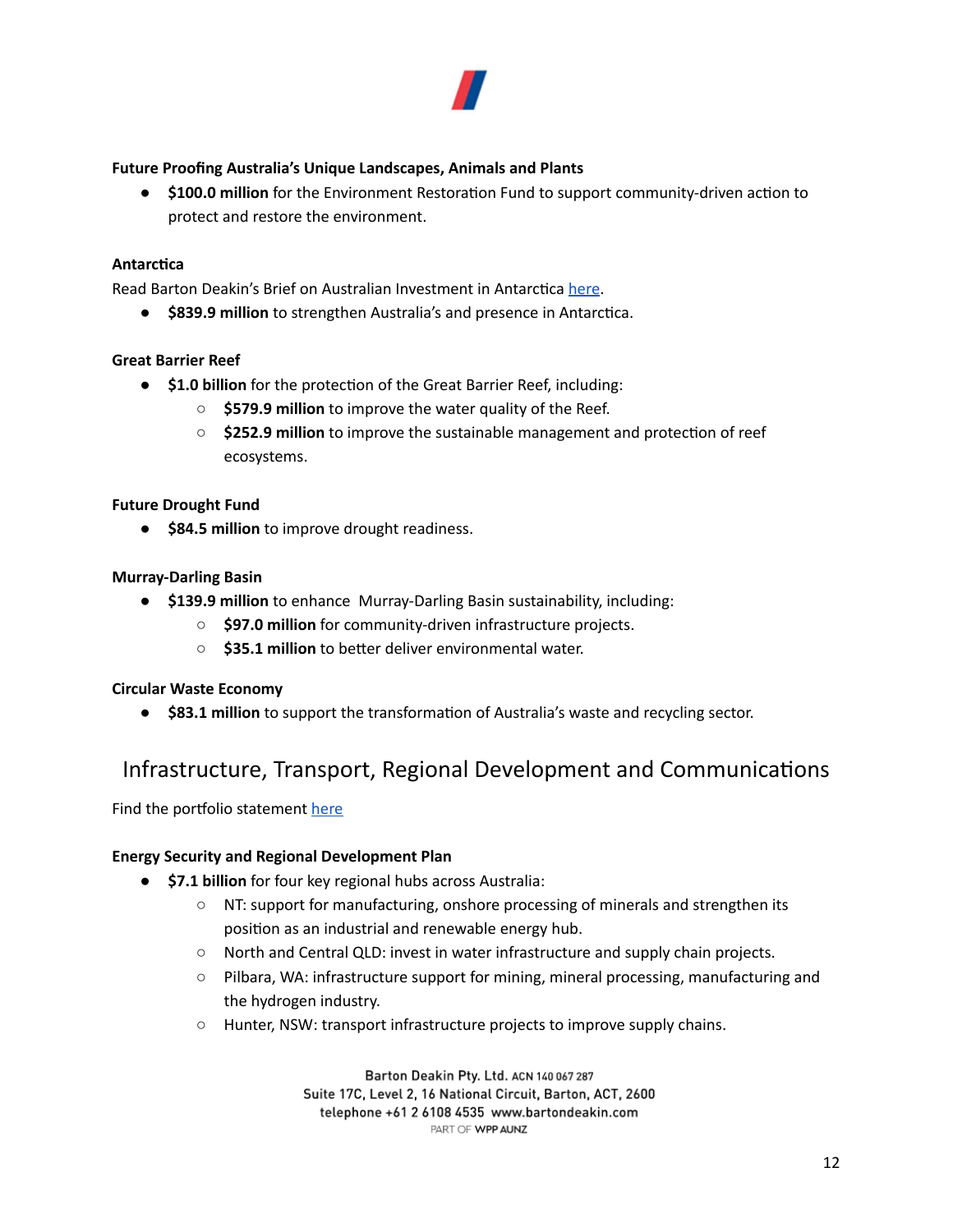

## **Regional Telecommunications**

- **•** \$1.3 **billion** to improve regional telecommunications, including:
	- \$811.8 million for the Mobile Black Sport Program and the Regional Connectivity Program.
	- \$480 million for NBN Co to upgrade network services in regional Australia.

#### **Priority Infrastructure Investments**

- **\$1.5 billion** to fund projects including:
	- \$678.0 million in additional funding for the Outback Way, NT.
	- $\circ$  \$385.4 million in additional funding for the Northern Australia Roads Program.

## **State and Territory Infrastructure Investment**

- *● See p.106 of the [Budget](https://budget.gov.au/2022-23/content/bp2/download/bp2_03_payment.pdf) Paper No.2 for projects in the Australian Capital Territory (ACT)*
- *● See p.106-107 of the [Budget](https://budget.gov.au/2022-23/content/bp2/download/bp2_03_payment.pdf) Paper No.2 for projects in New South Wales (NSW)*
- *● See p.108 of the [Budget](https://budget.gov.au/2022-23/content/bp2/download/bp2_03_payment.pdf) Paper No.2 for projects in the Northern Territory (NT)*
- *● See p.109-110 of the [Budget](https://budget.gov.au/2022-23/content/bp2/download/bp2_03_payment.pdf) Paper No.2 for the projects in Queensland (QLD)*
- *● See p.110-111 of the [Budget](https://budget.gov.au/2022-23/content/bp2/download/bp2_03_payment.pdf) Paper No.2 for the projects in South Australia (SA)*
- *● See p.111 of the [Budget](https://budget.gov.au/2022-23/content/bp2/download/bp2_03_payment.pdf) Paper No.2 for the projects in Tasmania (TAS)*
- *● See p.112 of the [Budget](https://budget.gov.au/2022-23/content/bp2/download/bp2_03_payment.pdf) Paper No.2 for the projects in Victoria (VIC)*
- *● See p.113 of the [Budget](https://budget.gov.au/2022-23/content/bp2/download/bp2_03_payment.pdf) Paper No.2 for the projects in Western Australia (WA)*

## **Local Roads and Community Infrastructure Program**

● **\$501.7 million** to support local government to maintain and deliver social infrastructure, road safety and resilience of the road network.

## **Water Grid funding**

- **\$6.9 billion** to expand investment in transformational water infrastructure projects, including:
	- \$5.4 billion for Hells Gates Dam, QLD.
	- \$600.0 million for Paradise Dam, QLD.
	- \$433.0 million for Dungowan Dam, NSW.

## **Northern Australia Infrastructure Facility (NAIF)**

**• \$2.0 billion** to finance critical infrastructure projects.

## **Regional Accelerator Program (RAP)**

● **\$2.0 billion** to establish the RAP, including the Modern Manufacturing Initiative, Australian Apprenticeships, Export Market Development Grants and the Recycling Modernisation Fund.